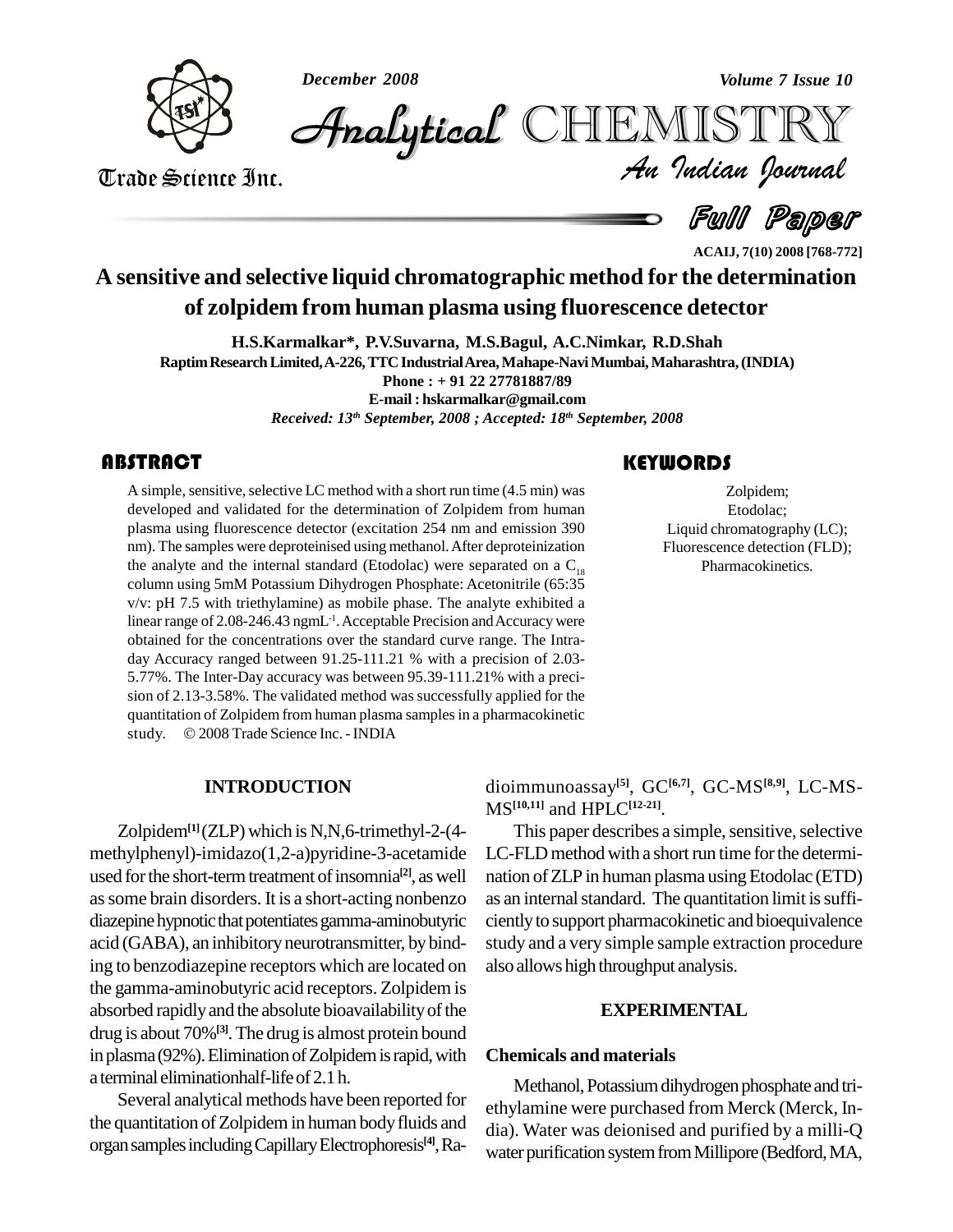USA).BlankCPDA(Citrate Phosphate DextroseAd enine) plasma bags (six different lots) were obtained<br>
Zolpidem (pK -6.2) being a weakly basic comfrom J.V.P Blood Bank (Navi Mumbai-India)

#### **Instrument and chromatographic conditions**

Agilent 1200 series HPLC (Waldbronn, Germany) equippedwith isocratic pump (G1310A), autosampler (G1329A), Peltier cooler (G1330B), thermostatted column compartment(G1316A), variable wavelength detector (G1314B) and EZChrome Elite software (version-3.2.1) was used for the analysis. Analysis was  $P^{\text{H}\,O}$ detector (G1314B) and EZChrome Elite software (ver-<br>sion-3.2.1) was used for the analysis. Analysis was pH of the<br>performed on Gemini RP18e 5 cm  $\times$  4.6 mm i.d.; 5µ Solv particle size with 5mM potassium dihydrogen phosphate:<br>Acetonitrile (65:35 v/v: pH 7.5 with triethylamine) as provide phase. The column was maintained at 25°C. Acetonitrile (65:35 v/v: pH 7.5 with triethylamine) as The flow rate was kept at 1.0 ml/min. The detection was carried out using fluorescence detector using 254nm asthe excitation wavelength and 390 nm asthe emis sion wavelength.

#### **Preparation of stock and working solutions**

The stock solution of  $ZLP(1)$  mgmL<sup>-1</sup>) was prepared for calibration standards and quality control  $(QC)$ samples, by dissolving appropriate amount of the compound in methanol. This stock solution was subsequently serially diluted with mobile phase to obtain working solutions which when added to plasma would yield con- $\frac{109}{100}$ serially diluted with mobile phase to obtain working<br>solutions which when added to plasma would yield con-<br>centrations in the range 2.08-246.43 $\mu$ gmL<sup>-1</sup>. A 60 $\mu$ g clear su centrations in the range  $2.08-246.43\mu$ gmL<sup>-1</sup>. A  $60\mu$ g  $mL<sup>-1</sup>$  working solution of ETD was prepared in mobile  $\frac{r_{\text{max}}}{r}$ phase by dissolving 60 mg of the standard to 100 mL with methanol, and further diluting 5 mL of the same to 50 mL with mobile phase. All solutions were stored at 2-8<sup>o</sup>C

#### **Preparation of calibration standards, quality controlsamples**

To  $475 \mu L$  of drug free plasma,  $25 \mu L$  of working solutions of ZLP (prepared as above) was added to yield final respective concentrations as: 2.08(LLOQlower limit of quantitation), 4.62, 9.24, 18.48, 37.96, 73.93, 123.22 and 246.43 ngmL<sup>-1</sup> of ZLP in plasma.  $\Gamma$ Low QC (LQC)-6.81 ngmL<sup>-1</sup>, medium QC (MQC)- $\overline{d}$ 123.75 ngmL<sup>-1</sup> and high QC (HQC)-225.01 ngmL<sup>-1</sup> were also prepared in similar manner using the same stock solution.

#### **Method development**

pound, a buffered mobile phase was chosen to maintain consistency in the retention time and selectivity. Potassium dihydrogen phosphate  $(KH_2PO_4)$  was used as a buffer because potassium is a stronger counter ion than sodium and it providesimproved results as com pared to sodium.To have a good control on the pH of the mobile phase and to obtain a good peak shape the pH of the mobile phase was adjusted to 7.5.

Solvents like 10% PCA (perchloric acid) (1:1), Acetonitrile (1:2) and Methanol (1:2) were tried for protein precipitation. The recovery of Zolpidem was less than 25% with PCA. The peak shape of Zolpidem distorted in samples containing Acetonitrile over a period of time because the elution strength of the acetonitrile was substantially higher than that of the mobile phase. Methanol was found to be a suitable deproteinising agent because very good recoverywas obtained. Also the peak shape was satisfactory.

#### **Sample preparation**

To 0.5 mL of the calibration standards and QC samples taken in polypropylene tubes, 1.0 mL of methanol was added and vortexed for 3 mins.After centrifuging for 5 min at 12000 rpm and 4 <sup>0</sup>C,1.0 mLof the clear supernatant methanol layer was separated and fuging for 5 min at 12000 rpm and 4°C, 1.0 mL of the<br>clear supernatant methanol layer was separated and<br>transferred to a 1.5 ml HPLC vial and 50µL of the solution was injected in the HPLC.

#### **Method validation [22]**

#### **Selectivity and sensitivity**

For specificity the six different lots of blank plasma were evaluated for the interference at retention time of ZLP and ETD. Selectivity was carried out to evaluate the ability of the method to selectively quantify the drug and the IS from other plasma components after extraction by analyzing the six blank plasma spiked with ZLP (LLOQ level) and ETD.

#### **Calibration curve and lower limit of quantitation (LLOQ)**

The linearity of the method was evaluated using *Indian*<br>*Indian*<br>*IISTRY*<br>*IISTRY*<br>*IISTRY* freshly prepared spiked plasma samples in the concentration range of 2.08-250 ngmL -1 using themethod of least squares. Five such linearity curves were analyzed.

CHEMISTRY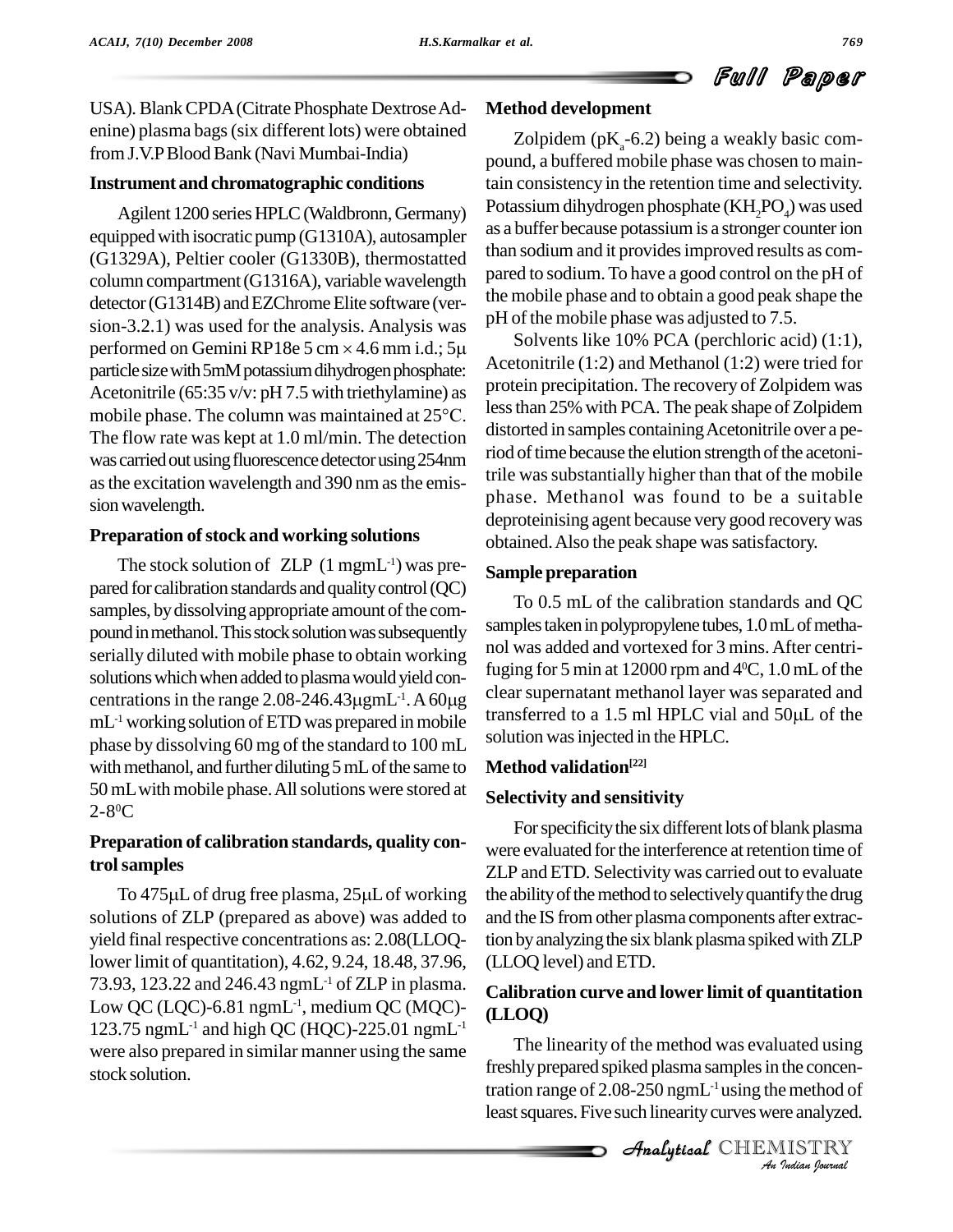# Full Paper

Each calibration curve consisted of a blank sample, a zero sample (blank+IS) and eight calibrator concentrations. Samples were quantified using the ratio of peak area of analyte to thatof IS.Aweighted linear regres  $sion (1/x)$  was performed with nominal concentrations of calibration levels.Peak area ratiowas plotted against plasma concentrations and standard curves were cal culated by the equation:  $y = mx+c$ .

#### **Extraction efficiency**

The extraction efficiency of ZLP was evaluated by comparing the mean peak response of the extracted LQC, MQC and HQC to the mean peak response of three unextracted standards. Similarly, the recoveryof IS was evaluated by comparing the mean peak re sponses in the three quality control samples to mean peak responses of three unextracted standards of at the concentration of 60000 ng/mL.

#### **Precision and accuracy**

Intra-day and Inter day accuracy and precision were evaluated from replicate analysis ( $n=6$ ) of QC samples containing ZLP at different concentrations(low, me dium and high) on the same day and on three separate occasions. QC samples were analysed against calibration curves. Each validation run consisted of a minimum of one set of calibration standards and six sets of QC samples at three concentrations.

#### **Stability**

Evaluation of stability of samples was based on the comparison of stability samples against freshly prepared samples of the same concentration. % Difference between the back calculated concentrations obtained in the stability sample and freshly prepared sample was evaluated.

determine the autosampler stability (ATS). The freeze-*Indian*<br>*Indian*<br>*Indian*<br>*Indian bournal* autosampler at 7<sup>o</sup>C for 24 hours and then injected to<br>determine the autosampler stability (ATS). The freeze-<br>thaw stability (FTS) (samples stored at -20±5<sup>o</sup>C), was For Long Term stability (LTS), the samples were evaluated.<br>For Long Term stability (LTS), the samples were<br>kept in deep freezer at -20±5<sup>0</sup>C for 30 days and thereafter analyzed. Bench Top stability (BTS) was studied on samples kept at ambient temperature (20-30<sup>o</sup>C) for 8 hours. The processed samples were kept in the  $\exists$ autosampler at  $7^{\circ}$ C for 24 hours and then injected to studied after subjecting the samples to three freeze thaw cycles.

In order to determine the long term stability of ZLP

CHEMISTRY

and ETD in solution, the working solutions were kept at 2-8 <sup>0</sup>Cfor 6 days.Thereafter, the mean areas of ZLP and ETD from six replicate chromatographic runs of the stability solution were compared to that of mean area of freshly prepared solution of same concentration. The short term stability of the solution was also evaluated by keeping the working solutions at ambient temperature for 6 hours and then comparing the area of stability solution with that of freshly prepared solution.

#### **RESULTSAND DISCUSSION**

Under these chromatographic conditions the peaks of ZLP and ETD eluted at about 3 minutes and 2 min utes respectively. The analysis time was 4.5 minutes. A typical HPLC chromatogram showing ZLP at LLOQ concentration is shown in figure 1.

#### **Selectivity and Sensitivity**

No interfering peaks were observed at the retention times of either analyte or internal standard in six different lots of drug free human plasma samples used for analysis. The representative HPLC chromatogram of extracted blank plasma is shown in figure 2. The



**Figure 1: The representative HPLC chromatogram of ZLP at LLOQ concentration**



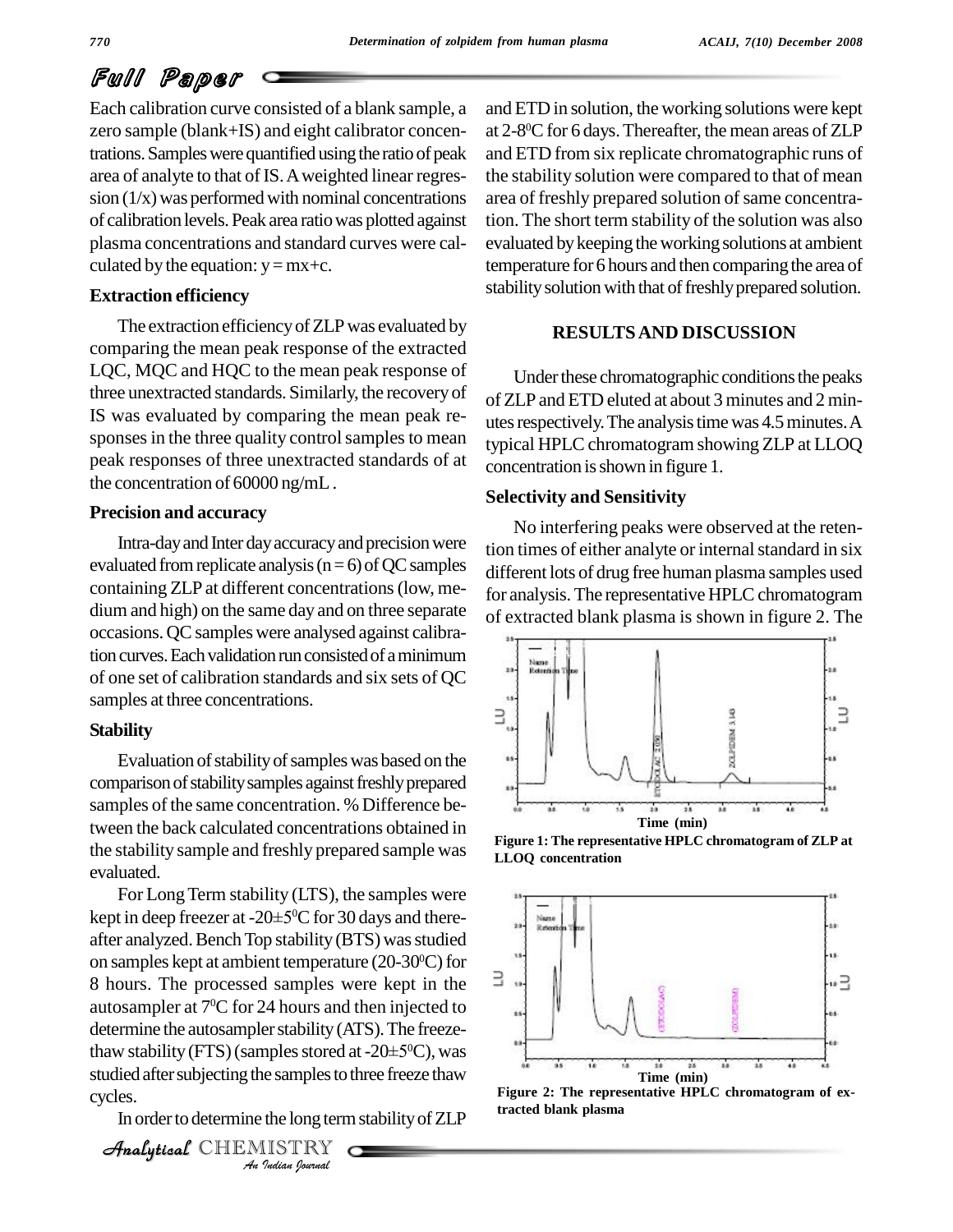

|                                   | <b>TABLE 1: Summary of the results of five calibration curves</b> |              | equ  |
|-----------------------------------|-------------------------------------------------------------------|--------------|------|
|                                   | for determination of Zolpidem in human plasma                     |              | witl |
| $\alpha$ $\beta$ $\alpha$ $\beta$ |                                                                   | $\mathbf{v}$ |      |

| for determination of Zolpidem in human plasma |                                                   |        |                  |
|-----------------------------------------------|---------------------------------------------------|--------|------------------|
| <b>Concentration</b>                          | <b>Conc. Found</b>                                | Mean   | <b>Precision</b> |
| $(ngmL^{-1})$                                 | (mean $\pm SD$ , ngmL <sup>-1</sup> ) accuracy(%) |        | $(\%RSD)$        |
| 2.08                                          | $2.13 \pm 0.10$                                   | 102.44 | 4.87             |
| 4.62                                          | $4.58 \pm 0.07$                                   | 99.12  | 1.42             |
| 9.24                                          | $9.20 \pm 0.23$                                   | 99.53  | 2.48             |
| 18.48                                         | $18.71 \pm 0.53$                                  | 101.23 | 2.84             |
| 36.96                                         | $37.66 \pm 0.79$                                  | 101.88 | 2.10             |
| 73.93                                         | $73.91 \pm 1.37$                                  | 99.97  | 1.86             |
| 123.22                                        | $114.30 \pm 3.53$                                 | 92.77  | 3.09             |
| 246.43                                        | $253.49 \pm 3.42$                                 | 102.86 | 1.35             |

**SD-standard deviation; RSD-relative standard deviation**

**TABLE2:Summary ofthe intra andinterbatchprecisionand accuracy** of the method for the determination of Zolpidem in **humanplasma**

| human plasma                          |  |                                                          |              |                     |
|---------------------------------------|--|----------------------------------------------------------|--------------|---------------------|
| <b>Concentration</b>                  |  | <b>Conc. Found</b>                                       | <b>Mean</b>  | <b>Precision</b>    |
| $(ng m L^{-1})$                       |  | (mean $\pm SD$ , ngmL <sup>-1</sup> ) accuracy(%) (%RSD) |              |                     |
|                                       |  | Intra day precision and accuracy results                 |              |                     |
| 6.81                                  |  | $7.25 \pm 0.19$                                          | 106.42       | 2.58                |
| 123.75                                |  | $129.29 \pm 7.46$                                        | 104.47       | 5.77                |
| 225.01                                |  | $248.66 \pm 5.04$                                        | 110.51       | 2.03                |
|                                       |  | Inter day precision and accuracy results                 |              |                     |
| 6.81                                  |  | $7.34 \pm 0.16$                                          | 107.76       | 2.13                |
| 123.75                                |  | $129.84 \pm 4.04$                                        | 104.92       | 3.11                |
| 225.01                                |  | $243.29 \pm 8.70$                                        | 108.12       | 3.58                |
|                                       |  | TABLE 3: The stability data of ZLP in human plasma       |              |                     |
| <b>Concentration</b><br>$(ngmL^{-1})$ |  |                                                          | % Difference |                     |
|                                       |  | LOC                                                      |              | HQC                 |
|                                       |  | $(6.81 \text{ ngmL}^{-1})$ $(225.01 \text{ ngmL}^{-1})$  |              |                     |
| Short term stability                  |  |                                                          |              |                     |
| (8.0 hours, ambient                   |  | $-3.35$                                                  |              | 0.74                |
| temperature)                          |  |                                                          |              |                     |
| Autosampler stability                 |  | 4 <sub>1</sub>                                           |              | $\Lambda$ $\Lambda$ |

| <b>Parameters</b>                                                                                     |         | $Mean \pm SD$ |               |
|-------------------------------------------------------------------------------------------------------|---------|---------------|---------------|
| TABLE 4: Pharmacokinetic parameters of ZLP in 28 healthy<br>subjects after a single 12.5 mg oral dose |         |               | G.            |
| Long term stability<br>$(30 \text{ days}, -20\text{°C})$                                              | $-2.46$ | $-0.24$       | ence<br>cokir |
| $(3$ cycles)                                                                                          | U.0.2   | -0.00         | with :        |

Autosampler stating  $4.17$   $4.24$ <br>(24 hours)

 $(3 \text{ cycles})$  0.85 -0.53

| subjects after a single 12.5 mg oral dose |                   |  |
|-------------------------------------------|-------------------|--|
| <b>Parameters</b>                         | $Mean \pm SD$     |  |
| C $_{\text{max}}$ (ngmL <sup>-1</sup> )   | $50.8 \pm 23.66$  |  |
| AUC $_{24h}$                              | $230.3 \pm 133.0$ |  |
| $T_{max}$ (h)                             | $1.6 \pm 0.7$     |  |
| $t_{1/2}$ (h)                             | $2.5 \pm 1.1$     |  |

relative standard deviation for the six plasma samples spiked with ZLP at LLOQ concentration was 2.36%  $\frac{3}{800}$ with accuracy ranging from 89.94-95.71%.

#### **Calibration curve andLLOQ**

Freeze thaw stability

All calibration curves were found to be linear over the calibration range of 2.08-246.43 ngmL<sup>-1</sup>. The mean point r

Precision was 2.08 ngmL<sup>-1</sup>with precision of 4.87% and accuracy equation of the calibration curve was  $y=19.931x+0.069$ with a correlation coefficient was 0.9971.The LLOQ of 102.44%.The results are presented inTABLE 1

#### **Extraction efficiency**

The extraction efficiency of ZLP from human plasma at the concentrations of Low QC, MQC and High QC were found to be 95.49%, 93.25% and 95.85% with precision of 0.92%, 5.48% and 3.17%, respectively. The mean recovery for internal standard was 97.42%.

#### **Precision and accuracy**

**Precision** and 111.21 % with a precision of 2.03% to 5.77%. **(%RSD)** The inter-day accuracy was between 95.39% and The intra-day accuracy ranged between 91.25% 111.21% with a precision of 2.13% to 3.58%.The re sults are presented inTABLE 2.

#### **Stability**

ZLP wasfound to be stable in human plasma for <sup>30</sup> days at - <sup>20</sup>°C (LTS), for <sup>8</sup> hours at ambient tem perature (BTS), for 24 hours in autosampler (ATS), and for three freeze-thaw cycles (FTS). The stability data in tabulated inTABLE 3.

### **(225.01 ngmL -1) Application to pharmacokinetic study**

Figure 3 shows the time course of the mean plasma concentration of 28 healthy human subjects who re ceived 12.5 mg Zolpidem formulation under fasting conditions. The study was conducted in accordance with guidelines laid down by the International Conference on Harmonisation and USFDA**[23]**. The pharma cokinetic data is tabulated in TABLE 4.



**20 22 24<br>entration in<br>dose. Each<br>IISTRY**<br>*Judian Journal* **Figure 3:Time course ofthe plasmaZLP concentration in point representsthe mean <sup>±</sup> SD. (n=28) healthy subjects after a single 12.5 mg oral dose. Each**

**Analytical** CHEMISTRY